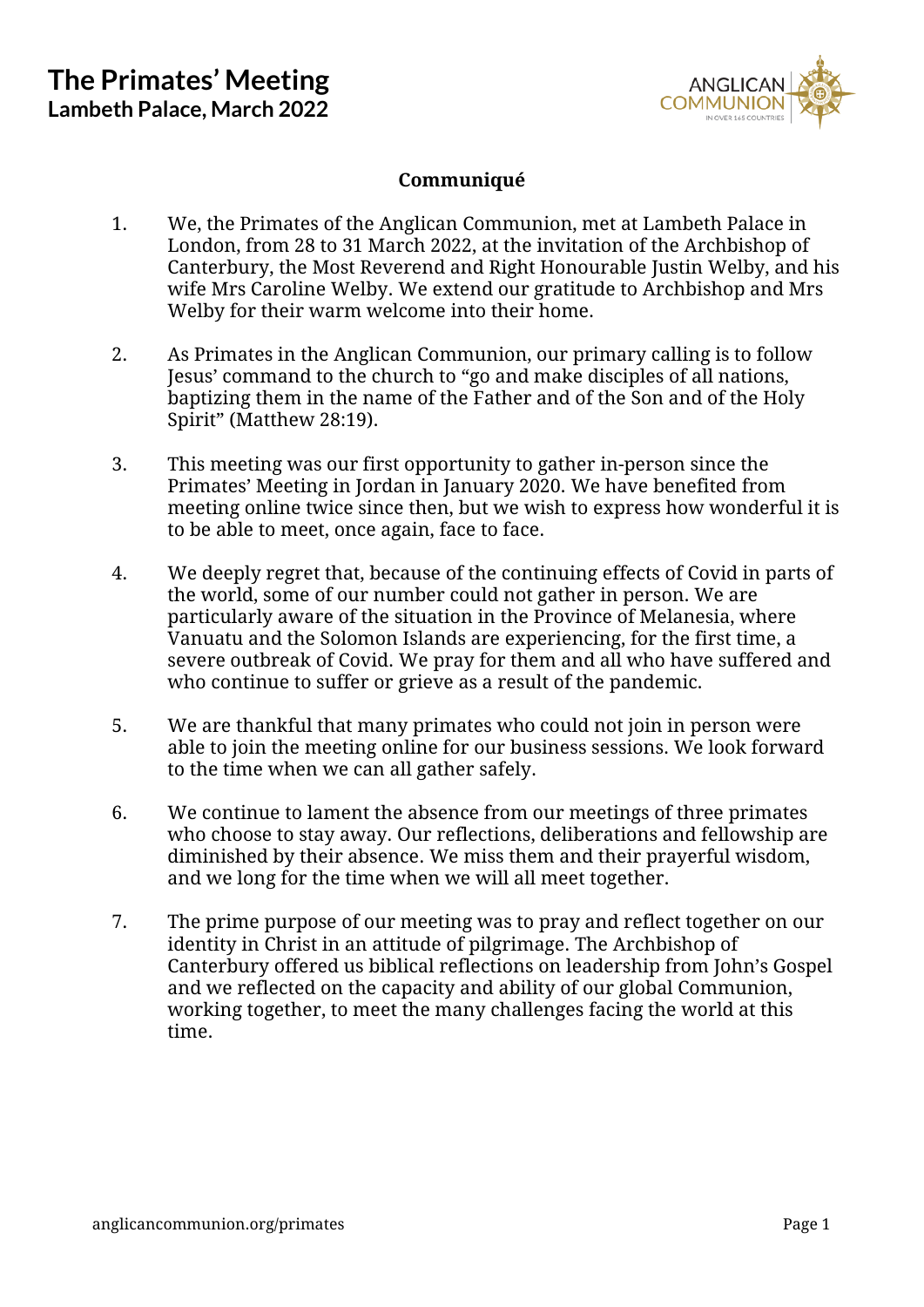- 8. Our Bible studies on 1 Peter helped us to prepare for the Lambeth Conference, which will take place in Canterbury in July and August this year. We were given a presentation outlining the programme for the Conference. After a two-year delay due to Covid restrictions, we are excited about gathering together in person with more than 700 other bishops of the Anglican Communion for prayer, Bible study, fellowship, and encouragement. Our hope and prayer is that our time in Canterbury will produce fruit that will enable the Anglican Communion to live as "God's church for God's world".
- 9. We were conscious that, as we gathered in London, many people in the world are in a time of turmoil. We are particularly aware of the humanitarian crisis and other catastrophic effects of Russia's invasion of Ukraine. We call for an immediate ceasefire and the withdrawal of Russian troops from Ukraine. We know, from our experience in the different parts of the world we are from, that conflict causes lasting damage. The longer a war goes on, the longer it takes to heal shattered relationships and bring about reconciliation.
- 10. We are also aware of conflicts in many other parts of the world, including Afghanistan, Eritrea, Yemen, Syria, Sudan, Mali, Congo, the Holy Land, Myanmar, Bangladesh, Central America, and South Sudan, and many others; and terrorism in Mozambique. These have forced many people to flee their homes. We recognise the plight of refugees, migrants, and displaced people around the world as one of the major tragedies of our time. We pray for peace and urge those with the ability to do so to bring about justice, sanctuary, and reconciliation.
- 11. We are also aware of the worsening disaster of climate change and its effects on millions of people around the world – not least the thousands of people in Madagascar and Mozambique, where four cyclones in two months have resulted in thousands of people being made homeless, and infrastructures and crops destroyed. Environmental damage affects the most vulnerable people in the world, including indigenous peoples who are affected by the exploitation of forests and others natural resources. We urge an end to the destruction of the Amazon from mining and logging.
- 12. During our meeting, we discussed proposals from the Church of England for greater Anglican Communion involvement in the choice of future Archbishops of Canterbury, and the large majority of the primates were generally supportive of the direction of travel.
- 13. As we gathered we were able to talk and hear about the burdens we each face in our provinces and home regions.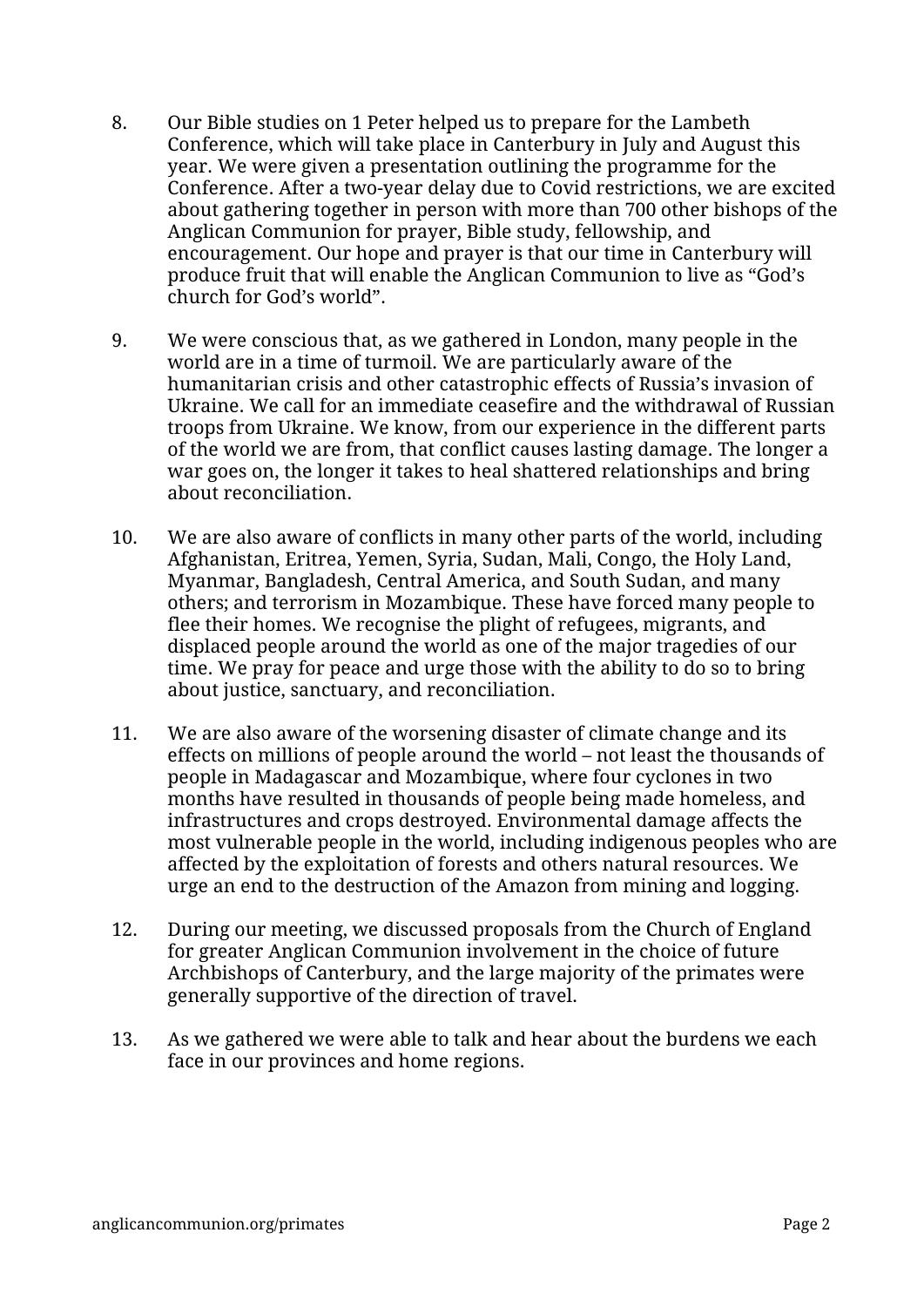- 14. We reiterate that the Episcopal / Anglican Province of Alexandria, spread across 10 countries in North Africa and the Horn of Africa, is a full member Church of the Anglican Communion. The Diocese of Egypt is an integral constituent part of this Church. We stand with Archbishop Samy Fawzy Shehata and support him and the Diocese of Egypt in their efforts to maintain the legal recognition in Egypt of the Episcopal / Anglican Province of Alexandria.
- 15. We are concerned by the unilateral decision to construct the Grand Ethiopian Dam and the potential for water shortage in Egypt and Sudan that may result from it. We strongly believe the Blue Nile is God's gift to the countries through which it flows and should therefore be a reason for cooperation between Ethiopia, Sudan, and Egypt to achieve sustainable development. We wish to appeal to the three countries to resume, with good will, their negotiations immediately to ensure a fair distribution of the water of the Blue Nile.
- 16. We are also concerned at the continuing misuse of blasphemy laws in Pakistan to unfairly target religious minorities, including Christians. The laws are being used to defend malicious prosecutions, beatings, and the forced conversion and "marriages" of young girls. We appeal to the government of Pakistan to bring about legislative change to outlaw these abuses.
- 17. We are concerned by the increasing use of "fake news" and false reporting. Such practices have a dangerous impact on democratic processes and can be used to defend unjust wars and conflicts. We call on everyone – especially politicians, campaigners and all Christian people – to reflect on the commandment not to bear false witness and to adopt this commandment when making public statements.
- 18. The post-covid and war-generated rise in prices of basic necessities is a great concern for the primates in its impact for the poor. We are alarmed by increasing levels of hunger in the world. Eating is a human right and it is a Christian duty to ensure that all are fed. We call on governments and civil society organisations around the world to prioritise food security and distribution to ensure that all have access to food. The need is urgent. Hungry people can't wait.
- 19. At our last in-person meeting, we had the privilege of visiting the Holy Land Institute for the Deaf in Jordan and were inspired by the work of the staff there. We are grateful for the gracious hospitality of the Hashemite Kingdom of Jordan, the Episcopal Province of Jerusalem and the Middle East.